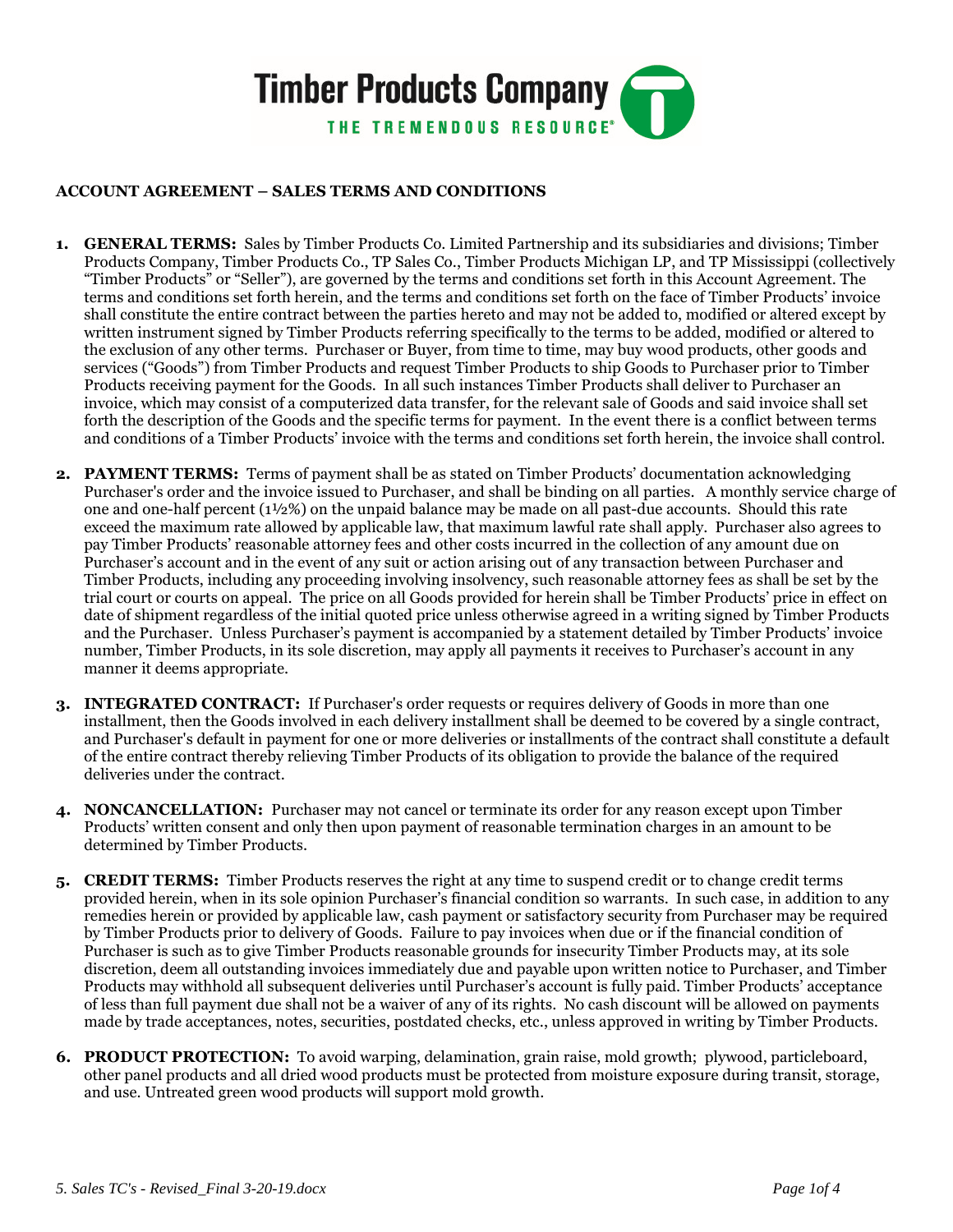## **7. DISCLAIMER OF WARRANTIES:**

**ALL PRODUCTS SOLD BY TIMBER PRODUCTS ARE** *NOT* **SUBJECT TO ANY REPRESENTATION OR WARRANTY OF ANY KIND AND ARE SOLD BY TIMBER PRODUCTS '***AS IS, WITH ALL FAULTS***.' IN PARTICULAR, TIMBER PRODUCTS MAKES NO WARRANTY AS TO MERCHANTABILITY OF PRODUCTS DESCRIBED IN THIS PARAGRAPH OR AS TO THEIR FITNESS FOR ANY PURPOSE, OR ANY OTHER WARRANTY, EXPRESS OR IMPLIED, ARISING BY OPERATION OF LAW. TIMBER PRODUCTS SHALL NOT BE LIABLE TO PURCHASER OR ANY THIRD PERSON FOR LOSS OF PROFITS OR ANY INJURIES OR DAMAGES TO PERSON OR PROPERTY, WHETHER IN CONTRACT, NEGLIGENCE OR TORT, OR FROM ANY OTHER CAUSE, OR FOR ANY INCIDENTAL INDIRECT OR CONSEQUENTIAL DAMAGES RESULTING FROM ANY DEFECT OR ANY HANDLING, SALE OR USE OF PRODUCTS DESCRIBED IN THIS PARAGRAPH, EXCEPT TO THE EXTENT ALLOWED BY TIMBER PRODUCTS AS SET FORTH HEREIN. IN NO EVENT SHALL THE AMOUNT TO WHICH TIMBER PRODUCTS IS LIABLE TO PURCHASER OR ANY THIRD PERSON FOR SUCH CLAIMS OR DAMAGES EXCEED THE INVOICE PRICE OF GOODS SHIPPED OR THEIR REPLACEMENT COSTS.** 

**TIMBER PRODUCTS EXPRESSLY DISCLAIMS ANY IMPLIED OR EXPRESS WARRANTY THAT A PRODUCT WILL NOT SUPPORT MOLD.** 

**ANY ALTERATION OF THE GOODS SHIPPED HEREUNDER, WHETHER BY TREATMENT OR OTHERWISE, WITHOUT TIMBER PRODUCTS' PRIOR WRITTEN CONSENT, SHALL VOID ALL REPRESENTATIONS, GUARANTIES OR WARRANTIES GIVEN BY TIMBER PRODUCTS HEREIN.** 

**ALL WARRANTIES GIVEN BY TIMBER PRODUCTS RUN SOLELY TO THE INITIAL PURCHASER HEREUNDER; THEY ARE NOT INTENDED TO, AND DO NOT, RUN TO ANY SUBSEQUENT PURCHASER, NOR MAY THEY BE TRANSFERRED TO ANY OTHER PERSON, UNLESS OTHERWISE SPECIFICALLY STATED IN A WRITING SIGNED BY TIMBER PRODUCTS.** 

**PURCHASER WILL FAMILIARIZE ITSELF WITH ALL INFORMATION AND PRECAUTIONS DISCLOSED IN SAFETY AND HEALTH INFORMATION, INCLUDING, BUT NOT LIMITED TO, ANY SAFETY DATA SHEET (SDS) TRANSMITTED TO PURCHASER BY TIMBER PRODUCTS, OR ANY OTHER INFORMATION SUPPLIED TO PURCHASER BY TIMBER PRODUCTS OR OTHERWISE AVAILABLE TO PURCHASER FROM TIMBER PRODUCTS AT ANY TIME.** 

**8. REMEDIES:** In the event any relevant Goods sold to the Purchaser are found not to meet the foregoing warranty, Timber Products shall furnish replacement Goods conforming to said warranty or, at its sole election, provide Purchaser with a credit in an amount equal to the purchase price of said Goods provided Purchaser delivers to Timber Products timely notice, as stated in the next paragraph, of its claim under the applicable warranty. Under no circumstances is material to be returned to Timber Products unless Purchaser receives written consent from Timber Products.

The remedies provided above shall be subject to and available only if the following claims procedures are followed by Purchaser: (a) Purchaser must provide Timber Products with a reasonable opportunity to inspect the Goods subject to any such claim in an unaltered condition so as to permit Timber Products to evaluate Purchaser's claim in accordance with procedures customary within the industry; and (b) shipment of the Goods shall be held intact and specification of objections, accompanied with tally of objectionable material, shall be submitted directly to Timber Products in writing within thirty (30) days after arrival or the claim shall be deemed waived. Timber Products' sole responsibility and Purchaser's sole and exclusive remedy in all claims covered by the applicable warranty shall be limited to replacement Goods or, at the sole election of Timber Products evidenced by a writing signed by an authorized representative of Timber Products, a credit or payment of the purchase price of the nonconforming Goods.

Any legal action Purchaser initiates against Timber Products for breach of this agreement, including the warranty granted herein, must be instituted within one year after delivery of the Goods that are the subject of any such legal action.

Claims of defect in Goods herein described shall not entitle Purchaser to deduct any sum from the invoice therefore, unless authorized, in writing by Timber Products, and such invoice shall be paid in full in accordance with the terms of sale. In the event of subsequent allowance of any such claim, Timber Products shall promptly make payment to Purchaser for the amount so allowed.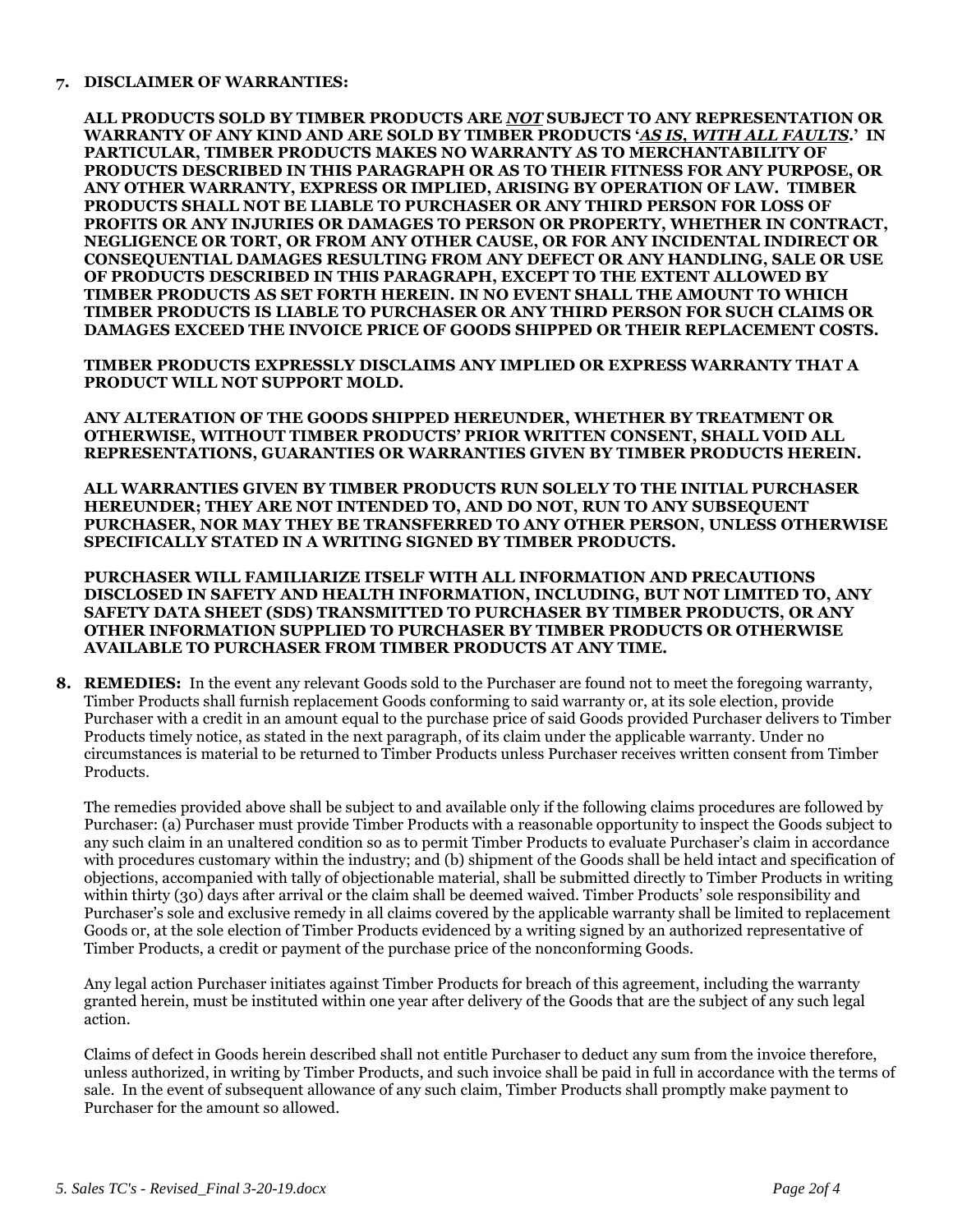**9. DELIVERY AND FREIGHT:** Timber Products may assist the Purchaser in arranging freight and delivery. If freight is prepaid and Timber Products arranges the freight, any increase in delivery costs resulting from a change in Purchaser's instructions and any extra costs of utilizing substitute methods of delivery, when the intended type of carrier or loading or unloading facilities become unavailable, or a change of tariff affecting transportation rates or charges prior to shipment and assessed to Timber Products by the shipper shall be assessed to Purchaser's account for immediate payment. If freight is collect, then Purchaser shall arrange and pay freight. Any increase in freight rates and all demurrage shall be borne by Purchaser.

Claims for shortages or incorrect goods must be made in writing to Timber Products within 30 days after receipt of shipment. Failure to give such notice shall constitute an unqualified acceptance and waiver by Purchaser of all claims for such shortages or incorrect goods. Failure of Purchaser to take exceptions against the carrier for shortages or damages while in transit shall constitute a waiver of such claims. Timber Products may assist Purchaser with processing claims against the carrier without accepting any liability for such claims.

- **10. TITLE AND RISK:** Timber Products warrants it has title and will convey good and marketable title to all Goods manufactured or distributed and sold by Timber Products to the Purchaser. Irrespective of any provisions concerning freight or price, title and risk of loss or damage shall pass to Purchaser upon delivery of Goods to any carrier at Timber Products' location or other designated shipping point. Any terms issued by Purchaser to Timber Products that are inconsistent with the foregoing shall be deemed null and void.
- **11. SHIPPING DATE; DELAYS; CANCELLATION:** Every effort will be made to effect delivery at the desired time, but delivery dates are not guaranteed. Unless Timber Products provides Purchaser with a written guarantee of the shipping date, advance information concerning the date of shipment is an estimate only. Timber Products reserves the right to cancel or extend time for delivery in the event performance is rendered more difficult by reason of a mill closure, mill production curtailments, epidemic, delays of carriers, fire, flood, windstorm, or other act of God, labor disturbance, civil disturbance, shortage of raw materials, energy, or transportation, including, but not limited to, railcar shortages or any cause whether or not similar to the causes listed above that are beyond Timber Products' reasonable control. In no event shall Timber Products be obligated to purchase material from others to enable Timber Products to deliver goods to Purchaser hereunder.
- **12. SECURITY INTEREST**: Purchaser grants Timber Products a security interest in all Goods Purchaser acquires from Timber Products, as specifically identified on Timber Products' invoices to Purchaser, together with all documents relating to the acquisition of said Goods, including all proceeds there from and products thereof, to secure all existing or hereafter arising indebtedness of Purchaser to Timber Products. Purchaser hereby authorizes Timber Products to execute on behalf of Purchaser and file any documents necessary to perfect Timber Products' security interest or to continue perfection of Timber Products' security interest. Timber Products may, at any time, file this document, or a copy thereof, as a financing statement.
- **13. DEFAULT:** Failure of Purchaser to timely pay Timber Products any sum or perform any obligation due under this agreement shall constitute a default under this agreement and, at the sole discretion of Timber Products, all such other agreements now existing or hereafter arising between Purchaser and Timber Products. Purchaser's dissolution, termination of existence, discontinuance, insolvency, consolidation or merger of Purchaser's business, shall also constitute a default under this agreement and all such other agreements now existing or hereafter arising between Purchaser and Timber Products.

Upon Purchaser's default, Timber Products may, at its option, without prejudice to any of its other rights and remedies, and without demand for payments past due, (1) make shipments subject to payment of cash in advance, (2) terminate this agreement and declare immediately due and payable the obligations of Purchaser for Goods previously shipped, notwithstanding any other provision in these sales terms and conditions, (3) demand reclamation, and/or suspend any further deliveries until the default is corrected, without releasing Purchaser from its obligations under this agreement.

- **14. ORDER VARIANCES:** Unless an order expressly requires exact quantities, Timber Products shall have the right to increase or decrease the quantity specified by Purchaser, provided such increase or decrease does not vary more than ten percent (10%) from the quantities ordered by Purchaser.
- **15. CLERICAL MISTATEMENTS:** Errors in the extension of footage of items or in the extension of prices, in any order or invoice, are subject to correction.
- **16. TAXES:** All sales tax, excise taxes, or other forms of taxes levied against this transaction, exclusive of income taxes assessed to Timber Products, shall be paid by Purchaser over and above all other sums Purchaser is or may become obligated to pay hereunder. In order to comply with the majority of state and local sales tax law requirements, Timber